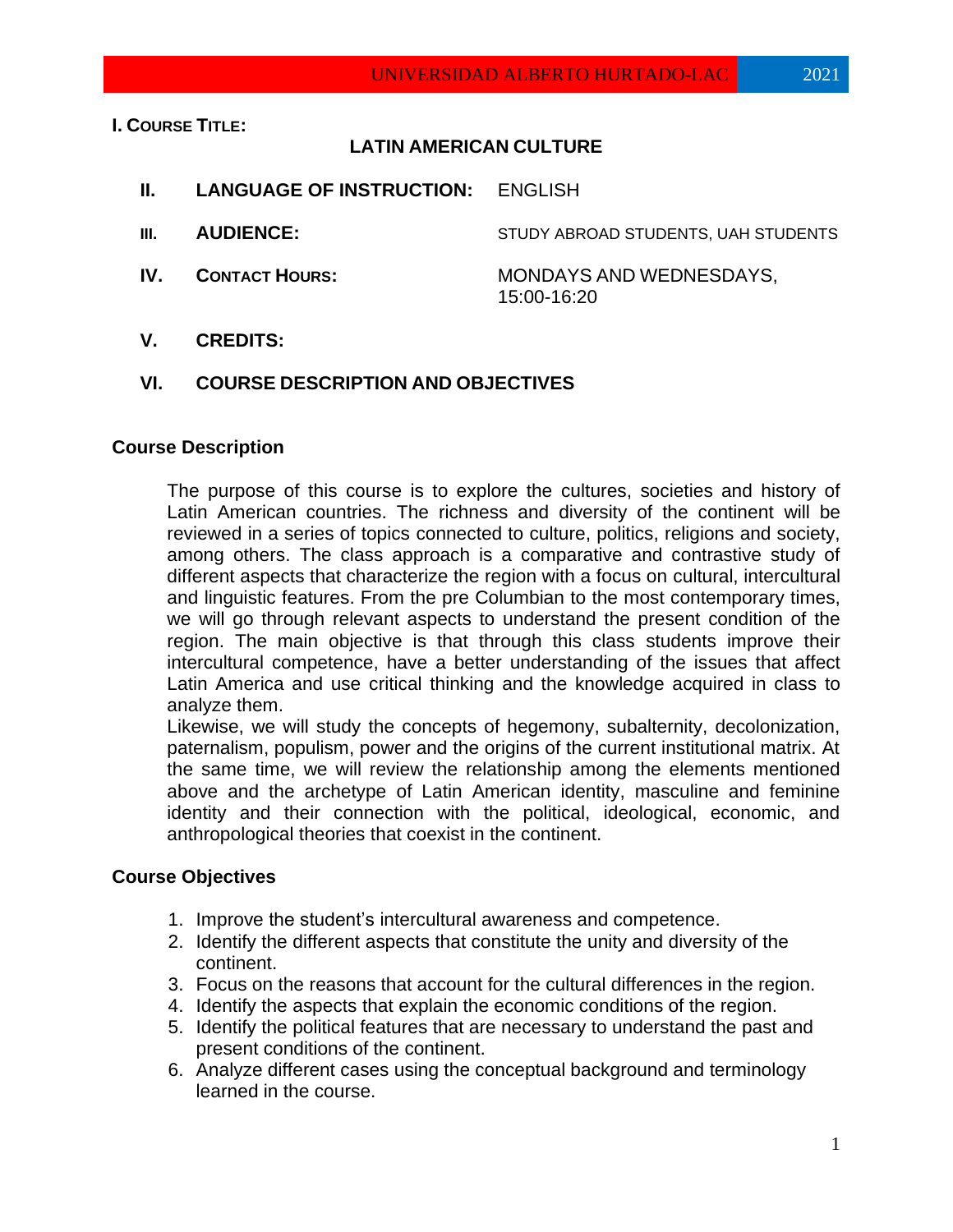## **VII. COURSE PRE-REQUISITES: NONE**

## **VIII. Required Reading and Texts**

- 1. Acosta, Dalia. (April 3rd, 2003). "Latin America: The Traditional Model of Masculinity or 'Machismo'." Available on [http://www.ipsnews.net/2003/04/latin](http://www.ipsnews.net/2003/04/latin-america-the-traditional-model-of-masculinity-or-machismo/)[america-the-traditional-model-of-masculinity-or-machismo/.](http://www.ipsnews.net/2003/04/latin-america-the-traditional-model-of-masculinity-or-machismo/) Retrieved on November the 6th, 2017. (DA)
- 2. Albarez Gómez, Natalia. (2016). El concepto de Hegemonía en Gamsci: Una propuesta para el análisis y la acción política. Available on http://bdigital.uncu.edu.ar/objetos\_digitales/9093/08-albarez-esc15-2017.pdf. Retrieved on November the 4th, 2019.
- 3. Ansaldi, Waldo. (2012). "La conformación de la matriz institucional del orden vigente. Una mirada de larga duración", en W. Ansaldi y V. Giordano: América Latina. La construcción del orden, Tomo II: De las sociedades de masas a las sociedades en procesos de reestructuración. Ariel: Buenos Aires. pp. 683-726.
- 4. Antón, Danilo. (1998). "Latin America: Five Centuries of Globalization." Available on

[http://digitalcommons.macalester.edu/cgi/viewcontent.cgi?article=1124&context=](http://digitalcommons.macalester.edu/cgi/viewcontent.cgi?article=1124&context=macintl) [macintl.](http://digitalcommons.macalester.edu/cgi/viewcontent.cgi?article=1124&context=macintl) Retrieved on November the 3rd, 2017. (DA)

- 5. Appiah, Kwame and Gates, Henry Louis. (sf). "Blacks in Latin America, a Brief History". Available on [https://aaregistry.org/story/blacks-in-latin-america-a-brief](https://aaregistry.org/story/blacks-in-latin-america-a-brief-history/)[history/.](https://aaregistry.org/story/blacks-in-latin-america-a-brief-history/) Retrieved on August the14th, 2019. (aaregistry.org)
- 6. Bacigalupo, Ana Mariella. (2008). Shamans of the Foye Tree: Gender, Power and Healing Among Chilean Mapuche. Austin, Texas: University of Texas Press. (AB)
- 7. Bethell, Leslie. (2010). "Brazil and 'Latin America'". Available on [https://www.wilsoncenter.org/sites/default/files/Bethell\\_Article.pdf.](https://www.wilsoncenter.org/sites/default/files/Bethell_Article.pdf) Retrieved on October the 29th, 2017. (LB)
- 8. Bilbao, Francisco. (sf). *El Evangelio Americano.* Available on [http://www.saavedrafajardo.org/archivos/elevangelioamericanodef2.pdf.](http://www.saavedrafajardo.org/archivos/elevangelioamericanodef2.pdf) Retrieved on November the 1<sup>st</sup>, 2017. (FB)
- 9. Caivano, Joan and Hardwick, Thayer. (January 1<sup>st</sup>, 2008). "Latin American Women in Movement: Changing Politics, Changing Minds". Available on [http://iwww.thedialogue.org/PublicationFiles/CivilSociety1-11-](http://iwww.thedialogue.org/PublicationFiles/CivilSociety1-11-08%20M2_Chapter10.pdf)

[08%20M2\\_Chapter10.pdf.](http://iwww.thedialogue.org/PublicationFiles/CivilSociety1-11-08%20M2_Chapter10.pdf) Retrievedel 6 de November de 2017. (JC)

- 10.Chasteen, John Charles. (2016). Born in Blood and Fire. A Concise History of Latin America. Norton. (JCC)
- 11.Contreras, Emilio. (April 26th, 2016). "Africans in Peru." Available on [http://vanderbilthistoricalreview.com/africans-in-peru/.](http://vanderbilthistoricalreview.com/africans-in-peru/) Retrieved on November the 6th, 2017. (EC)
- 12.Cord, Louise et al. (2013). "Prosperity and Poverty in Latin America and the Caribbean." Available on https://openknowledge.worldbank.org/bitstream/handle/10986/21751/SharedPros perityOverview.pdf?sequence=8. Retrieved on November the 4<sup>th</sup>, 2017. (LC)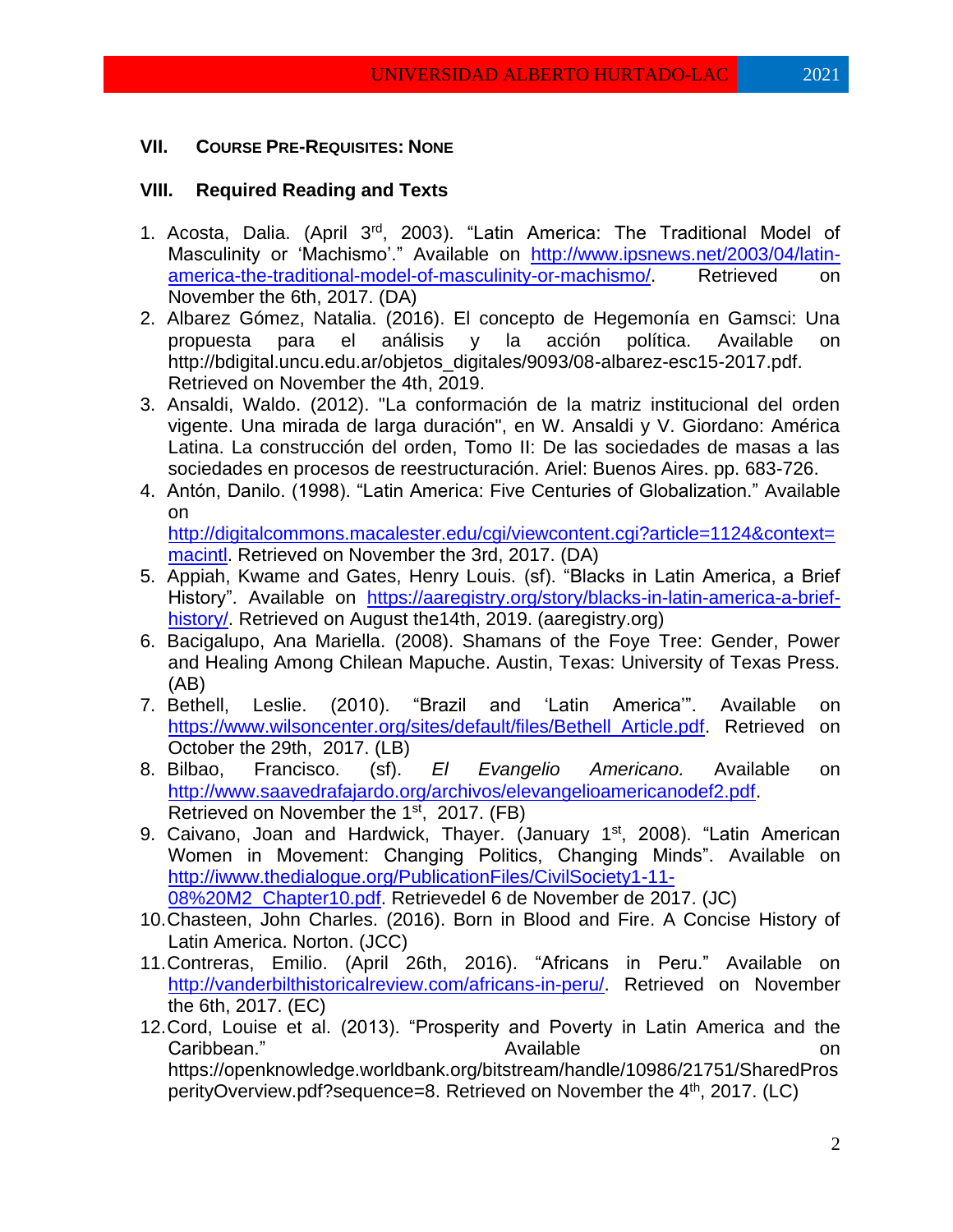- 13.De la Cadena, Marisol. (nd). "Reconstructing Race: Racism, Culture and Mestizaje in Latin America". Available on [https://nacla.org/article/reconstructing](https://nacla.org/article/reconstructing-race-racism-culture-and-mestizaje-latin-america)[race-racism-culture-and-mestizaje-latin-america.](https://nacla.org/article/reconstructing-race-racism-culture-and-mestizaje-latin-america) Retrieved October the 28th, 2017.(nacla.org)
- 14.De la Cruz Macho, Francisco Javier. (2011). "El proceso de Independencia de América Latina". Available on [http://clio.rediris.es/n37/oposiciones2/tema52.pdf.](http://clio.rediris.es/n37/oposiciones2/tema52.pdf) Retrieved on May the 20th, 2020.
- 15.De Oliveira, José Batista Loureiro. (2000). "Deconstructing 'Machismo': Victims of 'Machismo Ideology' Dominating in Brazil." Available on http://lasa.international.pitt.edu/Lasa2000/DeOliveira.PDF Retrieved on November the  $6<sup>th</sup>$ , 2017. (JO)
- 16.De Sousa Santos, Boaventura. (2010). Descolonizar el Saber, Reinventar el Poder. Available on https://www.movimientom4.org/wpcontent/docs/descolonizar-el-saber-reinventar-el-poder\_de-sousa.pdf. Retrieved on November the 4<sup>th</sup>, 2019.
- 17.Deiros, Pablo. (1997). *Protestantismo en América Latina*. Available on [http://fuentedegracia.org/recursos/protestantismo-americalatina.pdf.](http://fuentedegracia.org/recursos/protestantismo-americalatina.pdf) Retrieved November the 4th, 2017. (PD)
- 18.Disch, Estelle. (2009). *Reconstructing Gender, a Multicultural Anthology.* New York, NY: Mc Graw Hill. (ED)
- 19.Dussel, Enrique. (1981). "A history of the church in Latin America: colonialism to liberation (1492-1979). Available on http://biblioteca.clacso.edu.ar/clacso/otros/20120223111419/historia.pdf. Retrieved on October the 28<sup>th</sup>, 2017. (EDu)
- 20.Dussel, Enrique. (1981). A History of the Church in Latin America: colonialism to liberation (1492-1979). Available on [http://biblioteca.clacso.edu.ar/clacso/otros/20120223111419/historia.pdf.](http://biblioteca.clacso.edu.ar/clacso/otros/20120223111419/historia.pdf) Retrieved on November the 4th, 2019.
- 21.Espinosa, Aurelio. (1918). "The Term Latin America." Available on [https://www.jstor.org/stable/pdf/331596.pdf.](https://www.jstor.org/stable/pdf/331596.pdf) Retrieved on November the 3rd, 2017. (AE)
- 22.Federación Internacional de Estudios sobre América Latina y el Caribe. (2014). *El Viejo Mundo y el Nuevo Mundo en la Era del Diálogo.* Available on [http://latinamerika.ankara.edu.tr/files/2014/08/I-C%C4%B0LT-TOMO-I.pdf.](http://latinamerika.ankara.edu.tr/files/2014/08/I-C%C4%B0LT-TOMO-I.pdf) Retrieved on November the 5<sup>th</sup>, 2017. (latinamerika.ankara.edu.tr)
- 23.Fontaine, Loreto; Beyer, Harald, et al. (2004). Colección Cuento contigo. Planeta. (LF)
- 24.Fuentes, Carlos and Ortega, Julio. (1998). The Vintage Book of Latin American Stories. New York, USA: Vintage Books. (CF)
- 25.Funes, Patricia. "América Latina. Los Nombres del Nuevo Mundo". Available on [http://www.bnm.me.gov.ar/giga1/documentos/EL002323.pdf.](http://www.bnm.me.gov.ar/giga1/documentos/EL002323.pdf) Retrieved on March the 20th, 2020.
- 26.Galeano, Eduardo. (1997). Open Veins of Latin America. Available on [https://ia800708.us.archive.org/25/items/fp\\_Open\\_Veins\\_of\\_Latin\\_America/Open](https://ia800708.us.archive.org/25/items/fp_Open_Veins_of_Latin_America/Open_Veins_of_Latin_America.pdf) [\\_Veins\\_of\\_Latin\\_America.pdf.](https://ia800708.us.archive.org/25/items/fp_Open_Veins_of_Latin_America/Open_Veins_of_Latin_America.pdf) Retrieved on October the 28th, 2017. (EG) @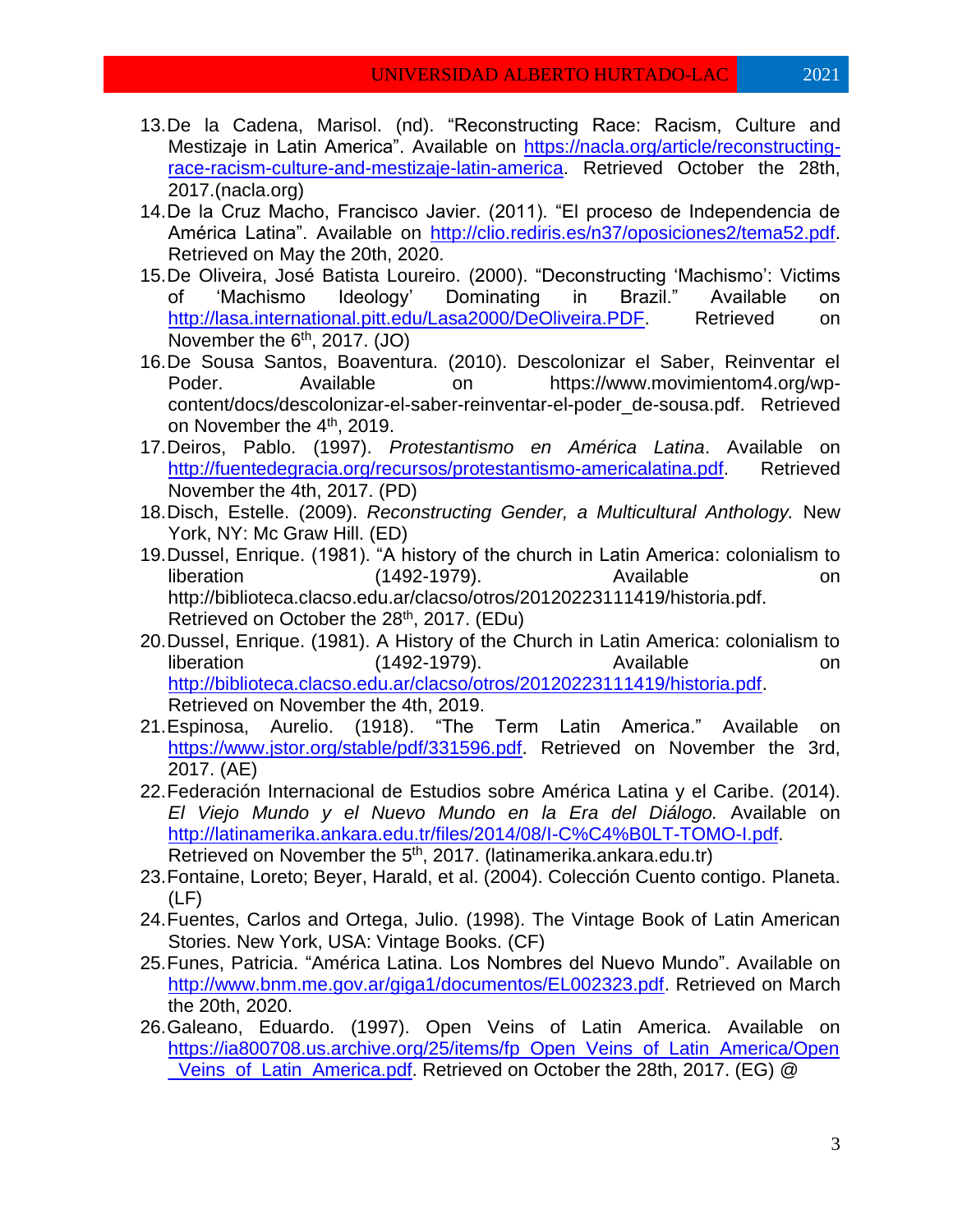- 27.Galeano, Eduardo. (sf). *Venas Abiertas de América Latina*. Available on [http://ww2.educarchile.cl/UserFiles/P0001/File/articles-101858\\_Archivo.pdf.](http://ww2.educarchile.cl/UserFiles/P0001/File/articles-101858_Archivo.pdf) Retrieved on October the 28th, 2017. (EG)
- 28.García Canclini, Néstor. (1984). Cultura y organización popular. Gramsci con Bourdieu. Available on http://cuadernospoliticos.unam.mx/cuadernos/contenido/CP.39/CP.39.7.N%C3% A9stor%20Garc%C3%ADa%20Canclini.pdf. Retrieved November the 4th, 2019.
- 29. Gelbtuch, Jamie. (July 3<sup>rd</sup>, 2017). "Latin American Cultural Differences." Available on [https://soundsandcolours.com/articles/brazil/latin-american-cultural](https://soundsandcolours.com/articles/brazil/latin-american-cultural-differences-a-survey-14666/)[differences-a-survey-14666/.](https://soundsandcolours.com/articles/brazil/latin-american-cultural-differences-a-survey-14666/) Retrieved on November the 6<sup>th</sup>, 2017. (JG)
- 30.Gill, Anthony. (2008). The Political Origins of Religious Liberty. Available on https://epdf.pub/queue/the-political-origins-of-religious-liberty-cambridge-studiesin-social-theory-re.html. Retrieved on November the 4<sup>th</sup>, 2019.
- 31.Gill, Anthony. (2008). The Political Origins of Religious Liberty. Available on [http://cnqzu.com/library/To%20Organize/Books/Gill%20-](http://cnqzu.com/library/To%20Organize/Books/Gill%20-%20The%20Political%20Origins%20of%20Religious%20Liberty.pdf) [%20The%20Political%20Origins%20of%20Religious%20Liberty.pdf.](http://cnqzu.com/library/To%20Organize/Books/Gill%20-%20The%20Political%20Origins%20of%20Religious%20Liberty.pdf) Retrieved on October the 28th, 2017. (AG)
- 32.Gobat, Michael. (2013). "The Invention of Latin America." Available on [https://academic.oup.com/ahr/article/118/5/1345/17516/The-Invention-of-Latin-](https://academic.oup.com/ahr/article/118/5/1345/17516/The-Invention-of-Latin-America-A-Transnational)[America-A-Transnational.](https://academic.oup.com/ahr/article/118/5/1345/17516/The-Invention-of-Latin-America-A-Transnational) Retrieved on October the 29th, 2017. (MGo)
- 33.González Echeverría, Roberto. (1997). *The Oxford Book of Latin American Short Stories*. (RG)
- 34.Graciarena, Jorge y Rolando Franco. (1981). "El ocaso de la dominación oligárquica y sus consecuencias", en Formaciones sociales y estructuras de poder en América Latina. Centro de Investigaciones Sociológicas: Madrid. pp. 19-46.
- 35.Gramsci, Antonio. (1971). El Materialismo Histórico y la Filosofía de Benedetto Croce. Available on https://creandopueblo.files.wordpress.com/2011/08/gramscielmaterialismohistorico.pdf. Retrieved on November the 4<sup>th</sup>, 2019.
- 36.Gramsci, Antonio. (1972). Notas sobre Maquiavelo, sobre la política y sobre el Estado **moderno**. Available on https://kmarx.files.wordpress.com/2012/04/gramsci-notas-sobre-maquiavelopolc3adtica-y-estado-moderno.pdf. Retrieved on November the 4<sup>th</sup>, 2019.
- 37.Grebe, María Ester. (1998). *Culturas Indígenas de Chile: Un Estudio Preliminar*. Pehuén. (MEG)
- 38.Grote, Rainer. (sf). "The Status and Rights of Indigenous Peoples in Latin America." and a set of the Available contracts on the Available contracts on the on [http://www.zaoerv.de/59\\_1999/59\\_1999\\_2\\_a\\_497\\_528.pdf.](http://www.zaoerv.de/59_1999/59_1999_2_a_497_528.pdf) Retrieved on November the  $5<sup>th</sup>$ , 2017. (RG)
- 39.Gruppi, Luciano. (1978). El Concepto de Hegemonía en Gramsci. Available on http://www.gramsci.org.ar/GRAMSCILOGIAS/gruppi-heg-gramsci.htm. Retrieved on November the 4th, 2019.
- 40.Gutmann, Matthew. (2003). *Changing Men and Masculinities in Latin America. Duke University Press*. (MG)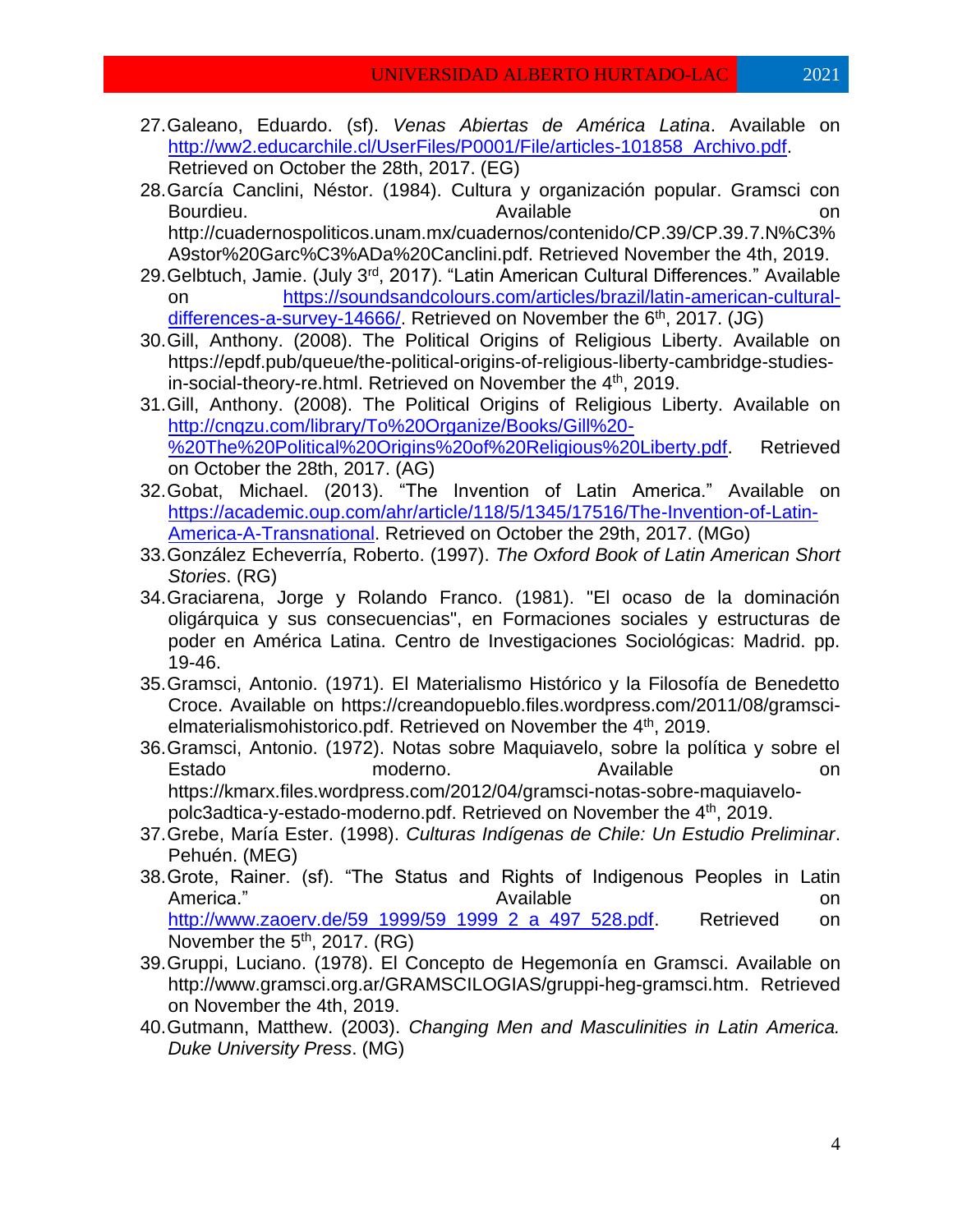- 41.Harvey, Penelope. "The Presence and Absence of Speech in the Communication of Gender" in Kiesling and Bratt. (2005). Intercultural Discourse Communication. Malden, MA: Blackwell Publishing. (K&B)
- 42.Hofstede, Geert. (2011). Dimensionalizing Cultures: The Hofstede Model in Context. Context and the context of the context of the context of the context of the context of the context of the context of the context of the context of the context of the context of the context of the context of the co https://scholarworks.gvsu.edu/cgi/viewcontent.cgi?article=1014&context=orpc. Retrieved on November the 5<sup>th</sup>, 2019.
- 43.Holloway, Thomas H. (2008). "Latin America: What's in a Name?" Available on [http://www.academia.edu/202121/Latin\\_America\\_Whats\\_in\\_a\\_Name.](http://www.academia.edu/202121/Latin_America_Whats_in_a_Name) Retrieved on November the 3<sup>rd</sup>, 2017. (TH)
- 44.Hooker, Juliet. (2005). "Indigenous Inclusion/Black Exclusion: Race, Ethnicity and Multicultural Citizenship in Latin America." Available on [http://www.politicaindigena.org/documentos/hooker-indigenous-inclusion.pdf.](http://www.politicaindigena.org/documentos/hooker-indigenous-inclusion.pdf) Retrieved on November the 3<sup>rd</sup>, 2017. (JH)
- 45.Jandt, Fred. (2004). *Intercultural Communication: A Global Reader.* Thousand Oaks, CA: Sage. (FJ)
- 46.Jaramillo, Ana. (sf). *Atlas Histórico de América Latina y el Caribe. Aportes para la Descolonización Pedagógica y Cultural.* Available on [http://atlaslatinoamericano.unla.edu.ar/assets/pdf/tomo1.pdf.](http://atlaslatinoamericano.unla.edu.ar/assets/pdf/tomo1.pdf) Retrieved on March the 20th, 2020. (AJ)
- 47.Johnson, Orna and Harris, Marvin. (2006). *Cultural Anthropology*. Pearson (OJ)
- 48.Kiesling and Bratt. (2005). *Intercultural Discourse Communication.* Malden, MA: Blackwell Publishing. (K&B)
- 49.Larraín, Jorge. (2007). Identidad latinoamericana. Crítica del discurso esencialista católico. Available on https://dialnet.unirioja.es/servlet/articulo?codigo=2281842. Retrieved on November the 4th, 2019.
- 50.Larraín, Jorge. (2010). Identidad Chilena y el Bicentenario. Available on https://www.cepchile.cl/cep/site/docs/20160304/20160304095416/rev120\_jlarrain .pdf. Retrieved on November the 4th, 2019.
- 51.Larraín, Jorge. (sf). "Identity and Diversity: could a Pan-American identity be constructed?" Available on [http://www.ieim.uqam.ca/IMG/pdf/construire\\_larrain.pdf.](http://www.ieim.uqam.ca/IMG/pdf/construire_larrain.pdf) Retrieved on November the 3rd , 2017. (JLA)
- 52.Last Frontiers. (nd). "Cultures in Latin America." Available on [https://www.lastfrontiers.com/ideas/cultures.](https://www.lastfrontiers.com/ideas/cultures) Retrieved on November the 6th, 2017. (lastfrontiers)
- 53.López, Alfredo and López, Leonardo. (2017). "State Ritual and Religion in the Sacred Precinct of Tenochtitlan." Available on [http://www.mesoweb.com/about/articles/StateRitual.pdf.](http://www.mesoweb.com/about/articles/StateRitual.pdf) Retrieved on November the 5<sup>th</sup>, 2017. (AL)
- 54.López, Eleazar. (nd). "Religious Freedom from an Indigenous Perspective." Available on [https://www.missio-hilft.de/media/thema/theologie/owt/5\\_1/OWT\\_5-](https://www.missio-hilft.de/media/thema/theologie/owt/5_1/OWT_5-2-3_Eleazar_Hernandez.pdf) 2-3 Eleazar Hernandez.pdf. Retrieved on November the 5th, 2017. (EL)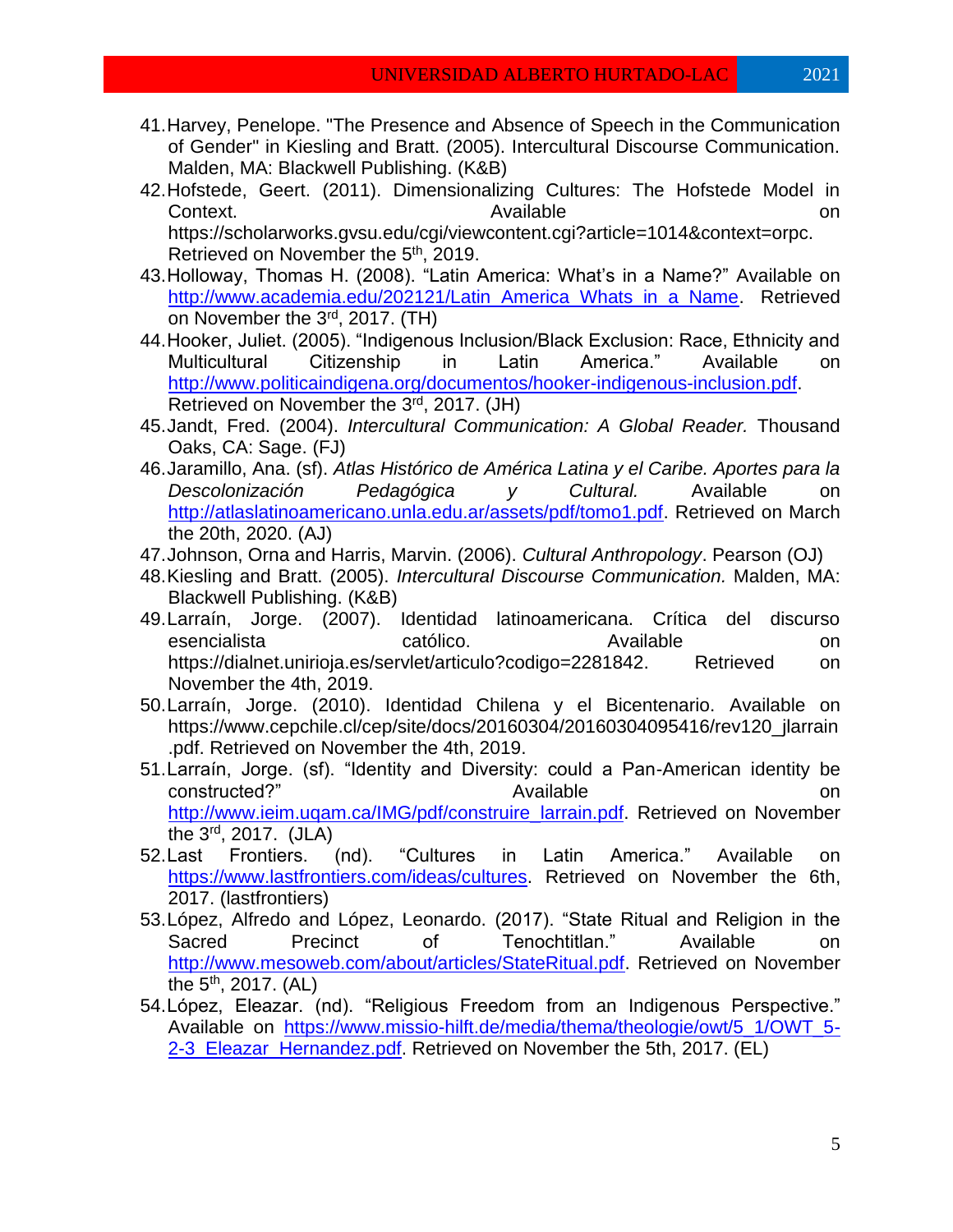- 55.Lynch, John. (2001). "San Martin: Argentine Patriot, American Liberator." Available on [http://sas-space.sas.ac.uk/253/1/Lynch.pdf.](http://sas-space.sas.ac.uk/253/1/Lynch.pdf) Retrieved on November the 5<sup>th</sup>, 2017. (JL)
- 56.Mc Nees, Pat. (ed.) (1996). *Contemporary Latin American Short Stories*. New York, USA: Ballantine Books. (PMN)
- 57. McKeown, Marie. (February 22<sup>nd</sup>, 2017). "What is Latin America? Geography, Language and Culture Explained." Available on [https://owlcation.com/social](https://owlcation.com/social-sciences/What-is-Latin-America)[sciences/What-is-Latin-America.](https://owlcation.com/social-sciences/What-is-Latin-America) Retrieved on November the 6th, 2017. (MMK)
- 58.Mendoza, Plinio Apuleyo; Montaner, Carlos Alberto and Vargas Llosa, Álvaro. (1996). *Manual del Perfecto Idiota Latinoamericano.* Available on [https://politikadigital.files.wordpress.com/2010/09/manual-del-perfecto-idiota](https://politikadigital.files.wordpress.com/2010/09/manual-del-perfecto-idiota-latinoamericano.pdf)[latinoamericano.pdf.](https://politikadigital.files.wordpress.com/2010/09/manual-del-perfecto-idiota-latinoamericano.pdf) Retrieved on November the 1st, 2017. (PM)
- 59. Minster, Christopher. (June 18<sup>th</sup>, 2017). "Latin American History: Introduction to the Colonial Era." Available on [https://www.thoughtco.com/introduction-to-the](https://www.thoughtco.com/introduction-to-the-colonial-era-2136329)[colonial-era-2136329.](https://www.thoughtco.com/introduction-to-the-colonial-era-2136329) Retrieved on November the 6<sup>th</sup>, 2017. (CM)
- 60.Montecino, Sonia. (--). Símbolo Mariano y Constitución de la Identidad Femenina en and Chile. Available on the Chile. https://www.cepchile.cl/cep/site/artic/20160303/asocfile/20160303184955/rev39\_ montecino.pdf. Retrieved on November the 4th, 2019.
- 61.Montecino, Sonia. (1997). Palabra Dicha. Escritos sobre Género, Identidades, Mestizajes. Available on http://www.uchile.cl/documentos/palabra-dicha-escritossobre-genero-identidades-mestizajes-pdf-9839kb\_56703\_8.pdf. Retrieved on November the 4th, 2019.
- 62.Morandé, Pedro. (1980). Ritual y Palabra. Aproximación a la religiosidad popular latinoamericana. Available on https://www.ieschile.cl/wpcontent/uploads/2011/07/IES-Ritual-y-palabra.pdf. Retrieved on November the 4th, de 2019.
- 63.Neuliep, J. W. (2009) *Intercultural Communication: A Contextual Approach (4th ed.)*. Thousand Oaks, CA: Sage. (JN)
- 64.Oldways Nutrition Exchange. (sf). "Latin American Cuisines by Region." Available on

[https://oldwayspt.org/system/files/atoms/files/TradDiet\\_LARegionalProfiles\\_0.pdf.](https://oldwayspt.org/system/files/atoms/files/TradDiet_LARegionalProfiles_0.pdf) Retrieved on November the 5<sup>th</sup>, 2017. (Oldwayspt.org)

- 65.Olstein, Diego. (2017). *Latin America in Global History: An Historiographic Overview.* Available on [http://www.scielo.br/pdf/eh/v30n60/0103-2186-eh-30-60-](http://www.scielo.br/pdf/eh/v30n60/0103-2186-eh-30-60-0253.pdf) [0253.pdf.](http://www.scielo.br/pdf/eh/v30n60/0103-2186-eh-30-60-0253.pdf) Retrieved on November the 5<sup>th</sup>, 2017. (DO)
- 66.Parker, Cristián. (1993). Otra Lógica en América Latina. Religión Popular y Modernización Capitalista. Available on http://www.memoriachilena.gob.cl/602/w3-article-60771.html. Retrieved on November the 4th, 2019.
- 67.Parker, Cristián. (2012). Religión, Política y Cultura en América Latina. Available on

https://dlc.dlib.indiana.edu/dlc/bitstream/handle/10535/9699/LIBRO%20religi%C3 %B3n%20pol%C3%ADtica%20y%20cultura.pdf?. Retrieved on November the 4th, 2019.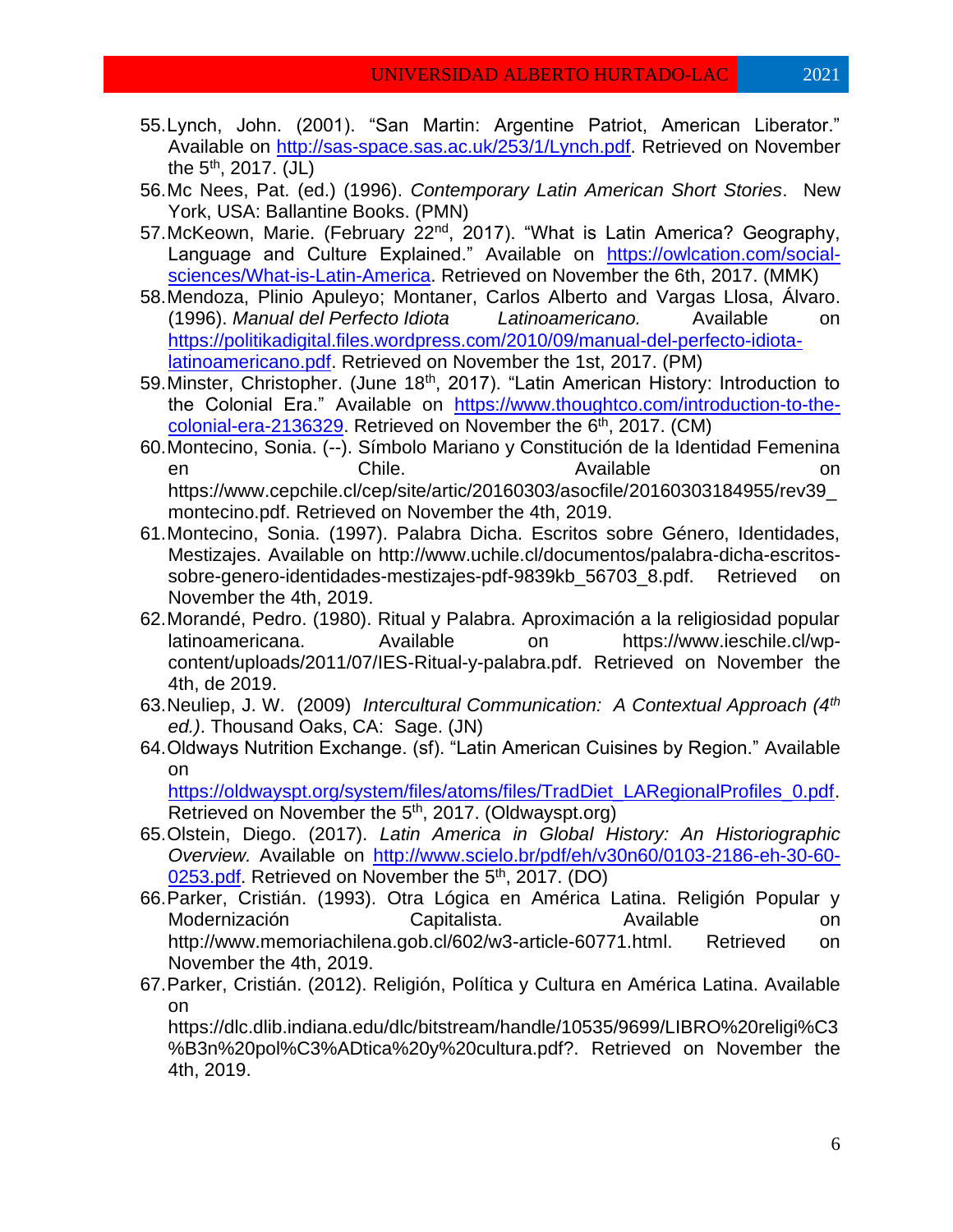- 68.Pilcher, Jeffrey. (1998). "The Conquest of Wheat: Culinary Encounters in the Colonial Period" in *¡Qué Vivan los Tamales!* Available on [http://inside.sfuhs.org/dept/history/Mexicoreader/Chapter2/conquestsofwheat.pdf.](http://inside.sfuhs.org/dept/history/Mexicoreader/Chapter2/conquestsofwheat.pdf) Retrieved on November the 5<sup>th</sup>, 2017. (JP)
- 69.Pilcher, Jeffrey. (2001). *¡Vivan los tamales! La comida y la construcción de la identidad mexicana*. Available on [https://mochig57.files.wordpress.com/2015/09/c2a1vivan-los-tamales\\_jeffrey-m](https://mochig57.files.wordpress.com/2015/09/c2a1vivan-los-tamales_jeffrey-m-pilcher.pdf)[pilcher.pdf.](https://mochig57.files.wordpress.com/2015/09/c2a1vivan-los-tamales_jeffrey-m-pilcher.pdf) Retrieved on November the 5th, 2017. (JP)
- 70.Prados de la Escosura. (2005). "Colonial Independence and Economic Backwardness in Latin America." Available on [http://eprints.lse.ac.uk/22482/1/wp10.pdf.](http://eprints.lse.ac.uk/22482/1/wp10.pdf) Retrieved on November the 6th, 2017. (PDE)
- 71.Rojas Gómez, Miguel. (2011). *Iberoamérica y América Latina*, *identidades y proyectos de integración.* Available on [http://www.cecies.org/imagenes/edicion\\_509.pdf.](http://www.cecies.org/imagenes/edicion_509.pdf) Retrieved on October the 29th, 2017. (MRG)
- 72.Rojas Mix, Miguel. (nd). "América, no invoco tu nombre en vano. La Idea de la América Latina. De Neruda a la geopolítica contemporánea". Available on [http://www.casa.co.cu/publicaciones/revistacasa/253/hechosideas.pdf.](http://www.casa.co.cu/publicaciones/revistacasa/253/hechosideas.pdf) Retrieved on October the 29th, 2017. (MRM)
- 73.Rojas Mix, Miguel. *América Imaginaria*. (MRM)
- 74.Rojas Mix, Miguel. *Los cien nombres de América, eso que descubrió Colón.* (MRM)
- 75. Rotella, Sebastian. (February  $8<sup>th</sup>$ , 1998). "Black Pride Is on the Rise in Latin America." Available on [http://articles.latimes.com/1998/feb/03/news/mn-14931.](http://articles.latimes.com/1998/feb/03/news/mn-14931) Retrieved on November the 6th, 2017. (SR)
- 76.Salzano, Francisco and Sans, Mónica. (2014). "Interethnic admixture and the evolution of Latin American populations." Available on [http://www.scielo.br/pdf/gmb/v37n1s1/v37n1s1a03.pdf.](http://www.scielo.br/pdf/gmb/v37n1s1/v37n1s1a03.pdf) Retrieved on November the 5<sup>th</sup>, 2017. (FS)
- 77.San Miguel, Pedro. (2009). "Mito e historia en la épica campesina: John Womack y la revolución mexicana." Available on [http://www.scielo.org.mx/pdf/secu/n76/n76a5.pdf.](http://www.scielo.org.mx/pdf/secu/n76/n76a5.pdf) Retrieved on November the 5th, 2017. (PSM)
- 78.Sánchez Cacheiro, R. (2004). "Dancing Jacobins, a genealogy of Latin American Populism (Venezuela)." Available on [https://pure.uva.nl/ws/files/1078342/49505\\_UBA002001286\\_14.pdf.](https://pure.uva.nl/ws/files/1078342/49505_UBA002001286_14.pdf) Retrieved on November the  $5<sup>th</sup>$ , 2017. (RSC)
- 79.Sanders, James. (2009). "Atlantic Republicanism in Nineteenth Century Colombia: Spanish America's Challenge to the Contours of Atlantic History." Available **on** an about the contract of the contract of the contract of the contract on  $\alpha$ [http://digitalcommons.usu.edu/cgi/viewcontent.cgi?article=1001&context=history\\_](http://digitalcommons.usu.edu/cgi/viewcontent.cgi?article=1001&context=history_facpub)
- [facpub.](http://digitalcommons.usu.edu/cgi/viewcontent.cgi?article=1001&context=history_facpub) Retrieved on November the 1<sup>st</sup>, 2017. (JS) 80.Sloan, Katherine. (2011). *Women's Roles in Latin America and the Caribbean*. Greenwood. (KS)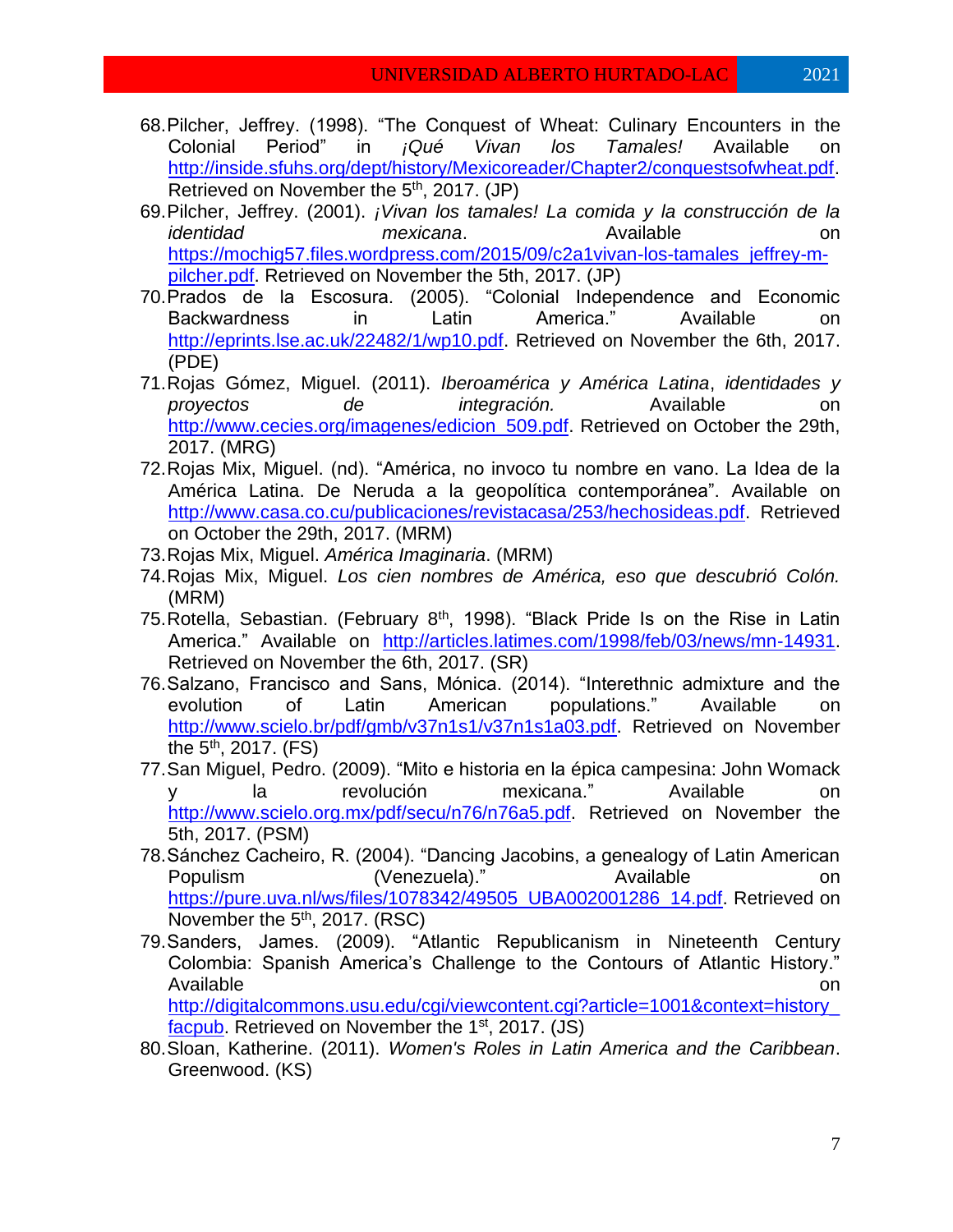- 81. The Economist. (August 22<sup>nd</sup>, 2015). "Wonder women and macho men." Available on [https://www.economist.com/news/americas/21661800-latin](https://www.economist.com/news/americas/21661800-latin-american-women-are-making-great-strides-culture-not-keeping-up-wonder-women-and)[american-women-are-making-great-strides-culture-not-keeping-up-wonder](https://www.economist.com/news/americas/21661800-latin-american-women-are-making-great-strides-culture-not-keeping-up-wonder-women-and)[women-and.](https://www.economist.com/news/americas/21661800-latin-american-women-are-making-great-strides-culture-not-keeping-up-wonder-women-and) Retrieved on November the 6<sup>th</sup>, 2017. (theeconomist.com)
- 82.Wade, Peter. (nd). "Race in Latin America". A Companion to Latin American History. Available on [http://www.iheal.univ-paris3.fr/sites/www.iheal.univ](http://www.iheal.univ-paris3.fr/sites/www.iheal.univ-paris3.fr/files/A-Wade-Race.in_.LatAm_.pdf)[paris3.fr/files/A-Wade-Race.in\\_.LatAm\\_.pdf.](http://www.iheal.univ-paris3.fr/sites/www.iheal.univ-paris3.fr/files/A-Wade-Race.in_.LatAm_.pdf) Retrieved on October the 28th, 2017. (PW)

## **Novels and short stories**

- 1. Allende, Isabel. (1999). *Daughter of Fortune*. (IA)
- 2. Azuela, Mariano. (1915). *The Underdogs*. Available at [http://www.gutenberg.org/ebooks/549.](http://www.gutenberg.org/ebooks/549) Retrieved on November the 4<sup>th</sup>, 2017. (MA)
- 3. Bosch, Juan. (1962). "Two dollars worth of water." (R. Dominicana) (PMN)
- 4. Cortázar, Julio. (1966). "La Señorita Cora" in *Cuento Contigo, Tomo V* by Loreto Fontaine et al. Planeta. (LF)
- 5. Esquivel, Laura. (2005). *Malinche*. Available at [https://vivelatinoamerica.files.wordpress.com/2014/01/malinche-laura](https://vivelatinoamerica.files.wordpress.com/2014/01/malinche-laura-esquivel.pdf)[esquivel.pdf.](https://vivelatinoamerica.files.wordpress.com/2014/01/malinche-laura-esquivel.pdf) Retrieved on November the 4<sup>th</sup>, 2017. (LE)
- 6. García Márquez, Gabriel. (1968). "The Handsomest drowned man in the world." (Colombia) (CF)
- 7. García Márquez, Gabriel. (1985). *Love in the Time of Cholera*. (GM)
- 8. Lispector, Clarice. (1973). "The Imitation of the Rose." (Brazil) (PMN)
- 9. Marques, René. (nd). "Island in Manhattan." (P. Rico) (PMN)
- 10. Paz, Senel. (nd). "Don't tell her you love her." (Cuba) (CF)
- 11. Puga, María Luisa. (nd). "Naturally." (Mexico) (CF)
- 12. Rulfo, Juan. (1951). "Tell them not to kill me!" (RG)
- 13. Soto, Pedro Juan. (nd). "The Innocents". (PMN)
- 14. Vargas Llosa, Mario. (1958). "The Challenge." (PMN)
- 15. Vargas Llosa, Mario. (1984). *The War of the End of the World."* (MV)
- 16. Xokonoschtletl. (1998). "Deténte, hombre". Pp. 62-65. (X)
- 17. Xokonoschtletl. (1998). "Los tres últimos emperadores de los aztecas". Pp. 99-108. (X)

**The sessions** are designed to promote dialogue on issues addressed in the texts and provide additional information. Classes are designed for classroombased or online environments.

**Class discussions** are designed to encourage students to express opinions, observations, share experiences, and ask questions. Students should use this time to clarify their understanding of concepts encountered in course materials.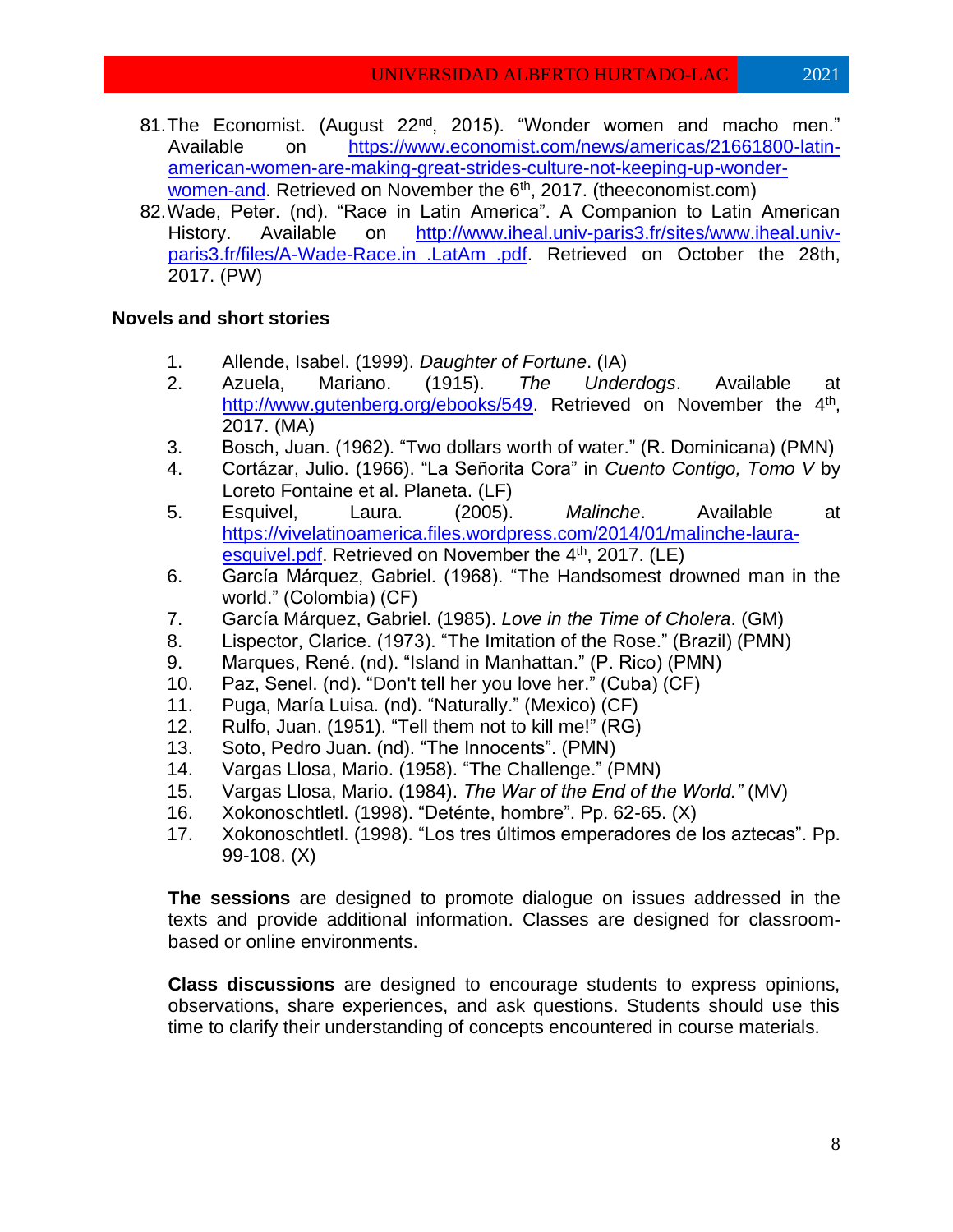## UNIVERSIDAD ALBERTO HURTADO-LAC 2021

# **Course Reading Schedule**

| Week 1          | Course introduction, syllabus and calendar presentation |  |  |
|-----------------|---------------------------------------------------------|--|--|
|                 | Unit1: A Dream Called Latin America                     |  |  |
| Week 2          | Unit1: A Dream Called Latin America                     |  |  |
| Week 3          | Unit1: A Dream Called Latin America                     |  |  |
| Week 4          | Unit1: A Dream Called Latin America                     |  |  |
|                 | Unit 2: The Time Machine                                |  |  |
|                 | <b>Pre Columbian Times</b>                              |  |  |
| Week 5          | Unit 2: The Time Machine                                |  |  |
|                 | <b>Pre Columbian Times</b>                              |  |  |
|                 | TEST 1: SUNDAY, APRIL 18 <sup>TH</sup> , 23:59 HOURS    |  |  |
| Week 6          | Unit 2: The Time Machine                                |  |  |
|                 | The Conquest                                            |  |  |
| Week 7          | Unit 2: The Time Machine                                |  |  |
|                 | The Conquest                                            |  |  |
|                 | The Colony                                              |  |  |
| Week 8          | Unit 2: The Time Machine                                |  |  |
|                 | The Colony                                              |  |  |
|                 | The Independence                                        |  |  |
| Week 9          | Unit 2: The Time Machine                                |  |  |
|                 | The Independence                                        |  |  |
|                 | The Republic                                            |  |  |
|                 | TEST 2: SUNDAY, MAY 16 <sup>TH</sup> , 23:59 HOURS      |  |  |
| <b>Week 10:</b> | Unit 2: The Time Machine                                |  |  |
|                 | The Republic                                            |  |  |
|                 | Unit 3: Syncretism in Latin America                     |  |  |
| Week 11:        | Unit 3: Syncretism in Latin America                     |  |  |
| <b>Week 12:</b> | Unit 4: Gender in Latin America                         |  |  |
|                 | Latin American Women Revisited                          |  |  |
| <b>Week 13:</b> | Unit 4: Gender in Latin America                         |  |  |
|                 | Latin American Women Revisited                          |  |  |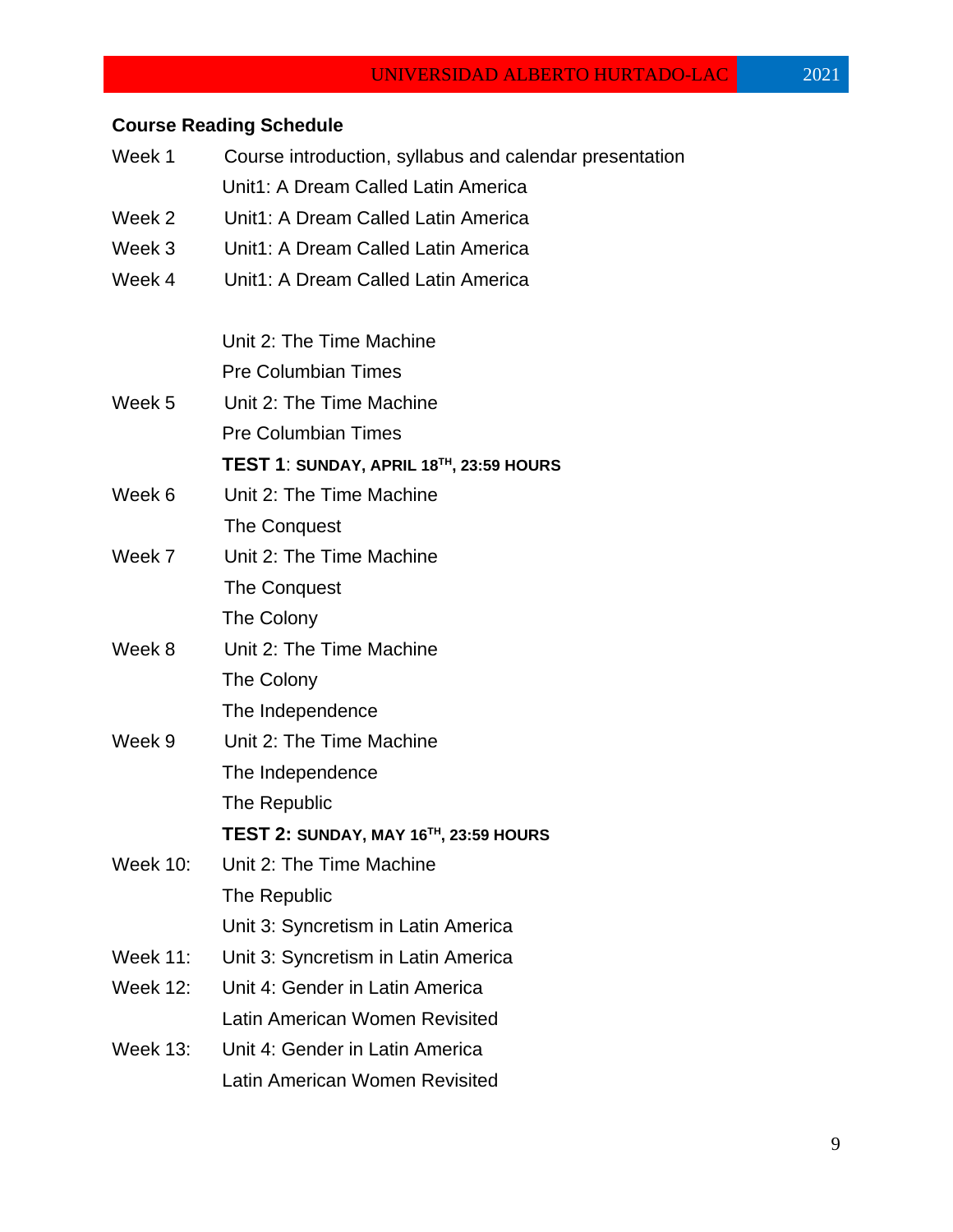Masculinity in Latin America

Week 14: Unit 4: Gender in Latin America Masculinity in Latin America

## **IX. EVALUATION CRITERIA**

**Grading Scale:** 1,0 to 7,0

| Average | <b>Assignment</b>     |                                              |
|---------|-----------------------|----------------------------------------------|
| 30%     | Test 1:               | SUNDAY, APRIL 18 <sup>TH</sup> , 23:59 HOURS |
| 30%     | Test $2:$             | SUNDAY, MAY 16TH, 23:59 HOURS                |
| 40%     | Evaluated assignment: | SUNDAY, JUNE 27TH, 23:59 HOURS               |

### **X. ATTENDANCE POLICY**

The in-class participation of the individual and the combined experiences of the group are two of the primary means of instruction in this course; therefore, **attendance is mandatory**. Only three absences for whatever reason (illness, personal or work emergency, school-related activity, traffic, etc.) are permitted during the semester. One letter grade will be subtracted from a student's point total for each absence recorded beyond those permitted.

## **XI. DESCRIPTION OF SPECIAL ASSIGNMENTS/ACTIVITIES**

## **Worldview Research Paper (Final Project)**:

Students will conduct a worldview study on Chile or a people group within the country – and write a **10-page** worldview research paper. The purpose of this assignment is to facilitate the student's discovery of the culture's core values. Any topic that deals with politics, society, ethics, culture, ethnicity or anything that has to do with intercultural communication is possible. **Due Date:** 

## **Novel Analysis**:

Students will read a literary work that integrates cross-cultural communication issues and write a **10-page** analysis of the work. The novel must be selected from the list of books read during the semester or from a list provided by the instructor. Any book not already on the list must be approved by the instructor *before* the student begins reading it. The goal of the book review is for you to apply your understanding of intercultural communication to cultural interactions